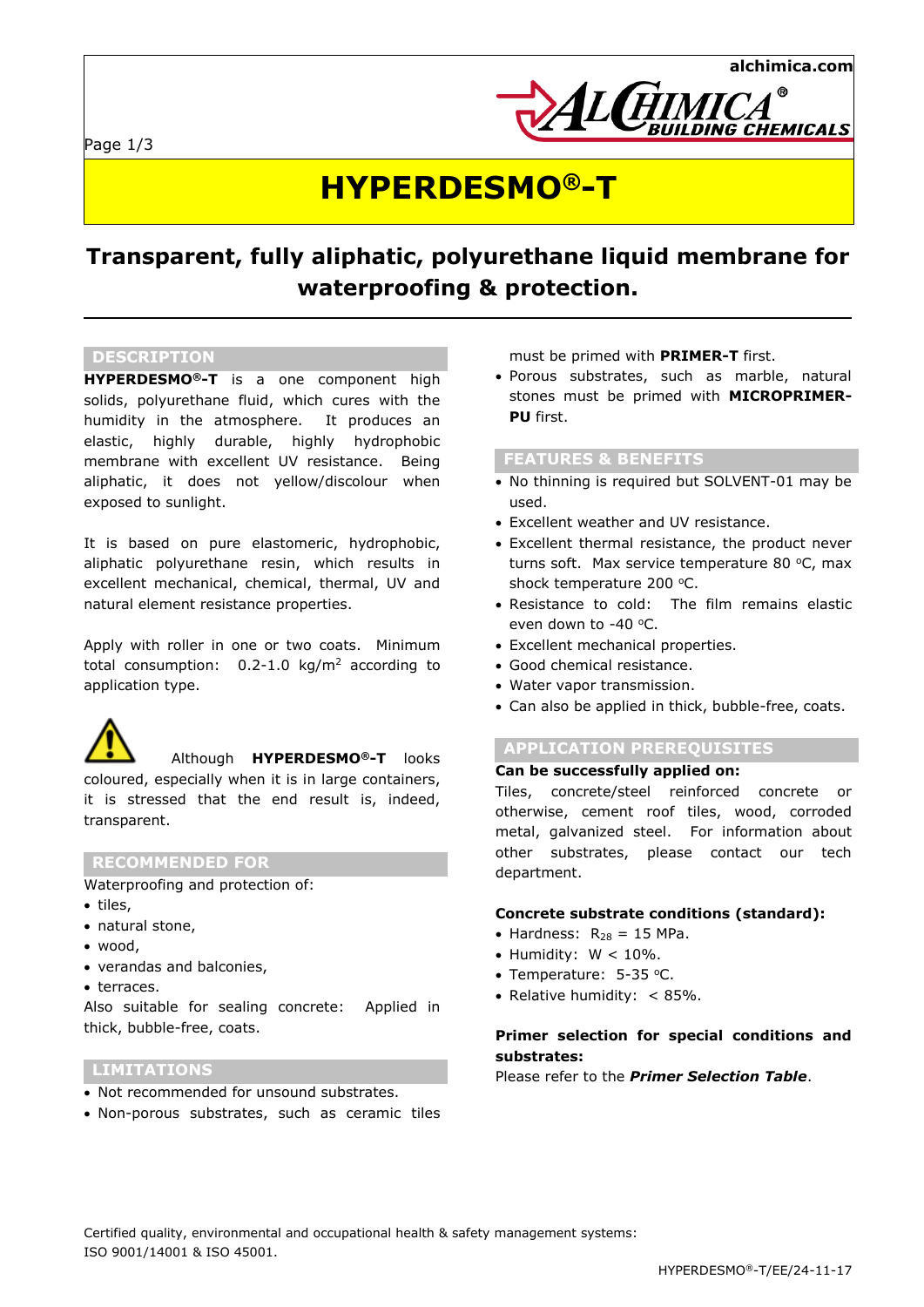Page 2/3





# **HYPERDESMO®-T**

# **APPLICATION PROCEDURE**

Clean the surface using a high-pressure washer, if possible. Remove oil, grease and wax contaminants. If used for concrete sealing, cement laitance, loose particles, mould release agents, cured membranes must also be removed.

#### **Priming:**

Priming is required when application is on **nonporous** substrates, such as ceramic/glazy tiles. In this case, **PRIMER-T** is used. It is applied at a low consumption of 50-60 ml/m2 with a clean cloth without leaving any pools of fluid (apply as if wiping the surface).

For **porous** substrates such as marble, coto, natural stones, fully aliphatic **MICROPRIMER-PU**  should be applied at max 200 ml/m2.

#### **Mixing:**

Stir well, manually or with a low speed mixer. No thinning is required but SOLVENT-01 may be used.

#### **Application:**

**HYPERDESMO®-T** is applied as soon as **PRIMER-T** dries (after 15-20 min) with roller in one or two coats. Do not leave more than 24 hours between coats.In cases of **MICROPRIMER-PU** application, **HYPERDESMO®-T** should be

#### **TECHNICAL SPECIFICATIONS**

**In liquid form (before application):**

80% dry matter in Xylol.

| <b>PROPERTY</b>        | <b>UNITS</b>       | <b>METHOD</b>                                 | <b>SPECIFICATION</b> |
|------------------------|--------------------|-----------------------------------------------|----------------------|
| Viscosity (Brookfield) | сP                 | ASTM D2196-86, @ 25 °C                        | 800-1,100            |
| Specific weight        | gr/cm <sup>3</sup> | ASTM D1475 / DIN 53217 / ISO 2811,<br>@ 20 °C | $0.95 - 1.05$        |
| Solids                 | $\%$               | internal                                      | 80-85                |
| Flash point            | °C                 | ASTM D93, closed cup                          | 42                   |

applied not earlier than 12 hours and not later than 2 days.

# **CONSUMPTION**

Minimum total consumption: **0.2-1.0 kg/m<sup>2</sup>** according to application type.

# **CLEANING**

Clean tools and equipment first with paper towels and then using SOLVENT-01. Rollers will not be re-usable.

# **PACKAGING**

1 kg, 5 kg, 20 kg and 200 kg drums.

### **SHELF LIFE**

Can be kept for 12 months minimum in the original unopened pails in dry places and at temperatures of 5-25  $°C$ . Once opened, use as soon as possible.

### **SAFETY INFORMATION**

Contains volatile flammable solvents. Apply in well-ventilated, no smoking areas, away from naked flames. In closed spaces use ventilators and carbon active masks. Keep in mind that solvents are heavier than air so they creep on the floor. The MSDS (Material Safety Data Sheet) is available on request.